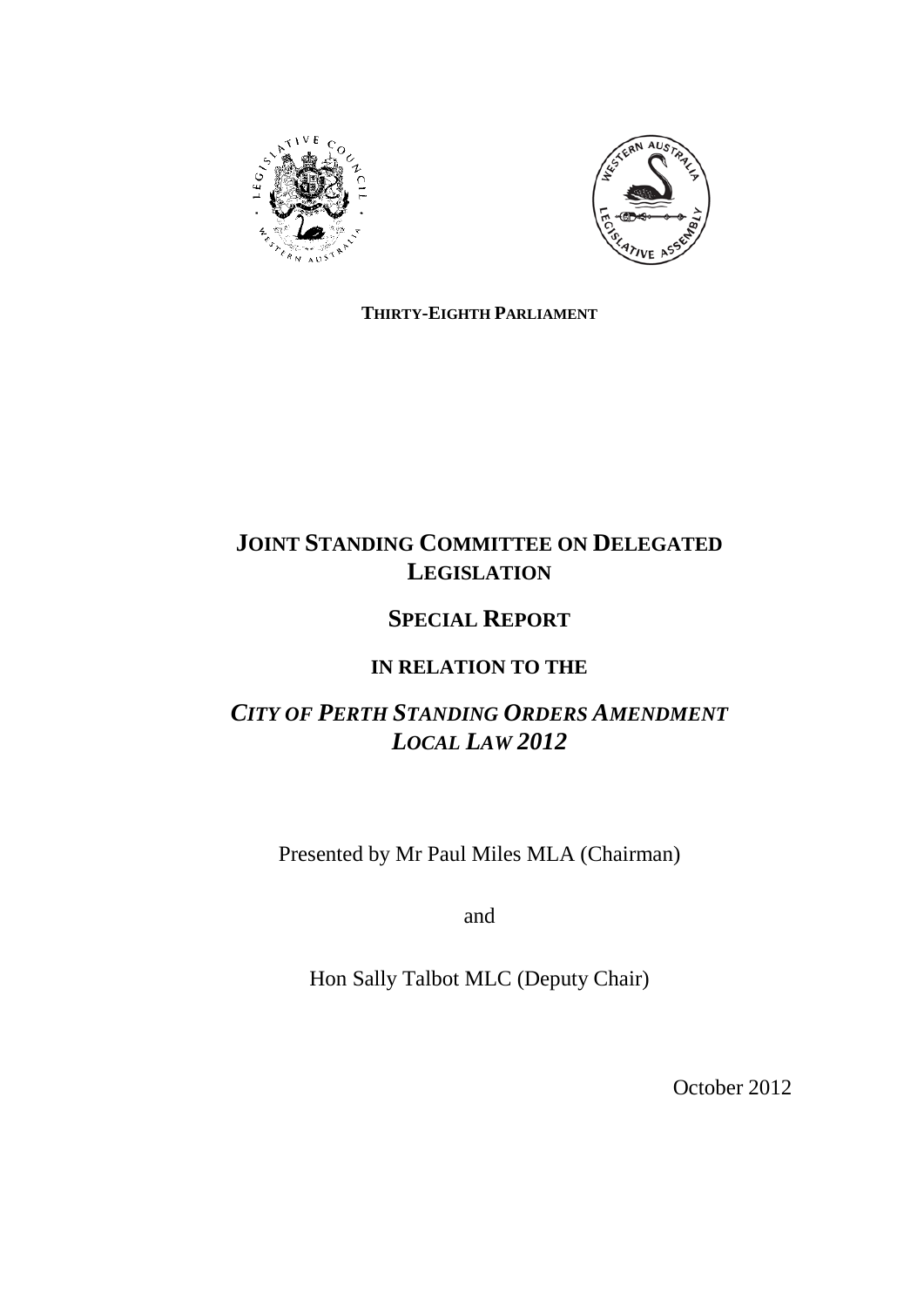### **JOINT STANDING COMMITTEE ON DELEGATED LEGISLATION**

#### **Date first appointed:**

28 June 2001

#### **Terms of Reference:**

The following is an extract from Schedule 1 of the Legislative Council Standing Orders:

- "**3. Joint Standing Committee on Delegated Legislation**
- 3.1 A *Joint Standing Committee on Delegated Legislation* is established.
- 3.2 The Committee consists of 8 Members, 4 of whom are appointed from each House. The Chairman must be a Member of the Committee who supports the Government.
- 3.3 A quorum is 4 Members of whom at least one is a Member of the Council and one a Member of the Assembly.
- 3.4 A report of the Committee is to be presented to each House by a Member of each House appointed for the purpose by the Committee.
- 3.5 Upon its publication, whether under section 41(1)(a) of the *Interpretation Act 1984* or another written law, an instrument stands referred to the Committee for consideration.
- 3.6 In its consideration of an instrument, the Committee is to inquire whether the instrument
	- (a) is authorized or contemplated by the empowering enactment;
	- (b) has an adverse effect on existing rights, interests, or legitimate expectations beyond giving effect to a purpose authorized or contemplated by the empowering enactment;
	- (c) ousts or modifies the rules of fairness;
	- (d) deprives a person aggrieved by a decision of the ability to obtain review of the merits of that decision or seek judicial review;
	- (e) imposes terms and conditions regulating any review that would be likely to cause the review to be illusory or impracticable; or
	- (f) contains provisions that, for any reason, would be more appropriately contained in an Act.
- 3.7 In this clause –

"**adverse effect**" includes abrogation, deprivation, extinguishment, diminution, and a compulsory acquisition, transfer, or assignment;

- "**instrument**" means –
- (a) subsidiary legislation in the form in which, and with the content it has, when it is published;
- (b) an instrument, not being subsidiary legislation, that is made subject to disallowance by either House under a written law;

"**subsidiary legislation**" has the meaning given to it by section 5 of the *Interpretation Act 1984*."

#### **Members as at the time of this inquiry:**

Hon Helen Bullock MLC Mr Vincent Catania MLA Hon Jim Chown MLC<br>
Hon Alyssa Hayden MLC<br>
Mr Andrew Waddell MLA Hon Alyssa Hayden MLC

#### **Staff as at the time of this inquiry:**

Felicity Mackie (Advisory Officer (Legal)) Anne Turner (Advisory Officer (Legal)) Suzanne Veletta (Advisory Officer) Talweez Senghera (Committee Clerk)

Mr Paul Miles MLA (Chairman) Hon Sally Talbot MLC (Deputy Chair)

#### **Address:**

Parliament House, Perth WA 6000, Telephone (08) 9222 7222 lcco@parliament.wa.gov.au Website: http://www.parliament.wa.gov.au **ISBN 978-1-922047-17-5**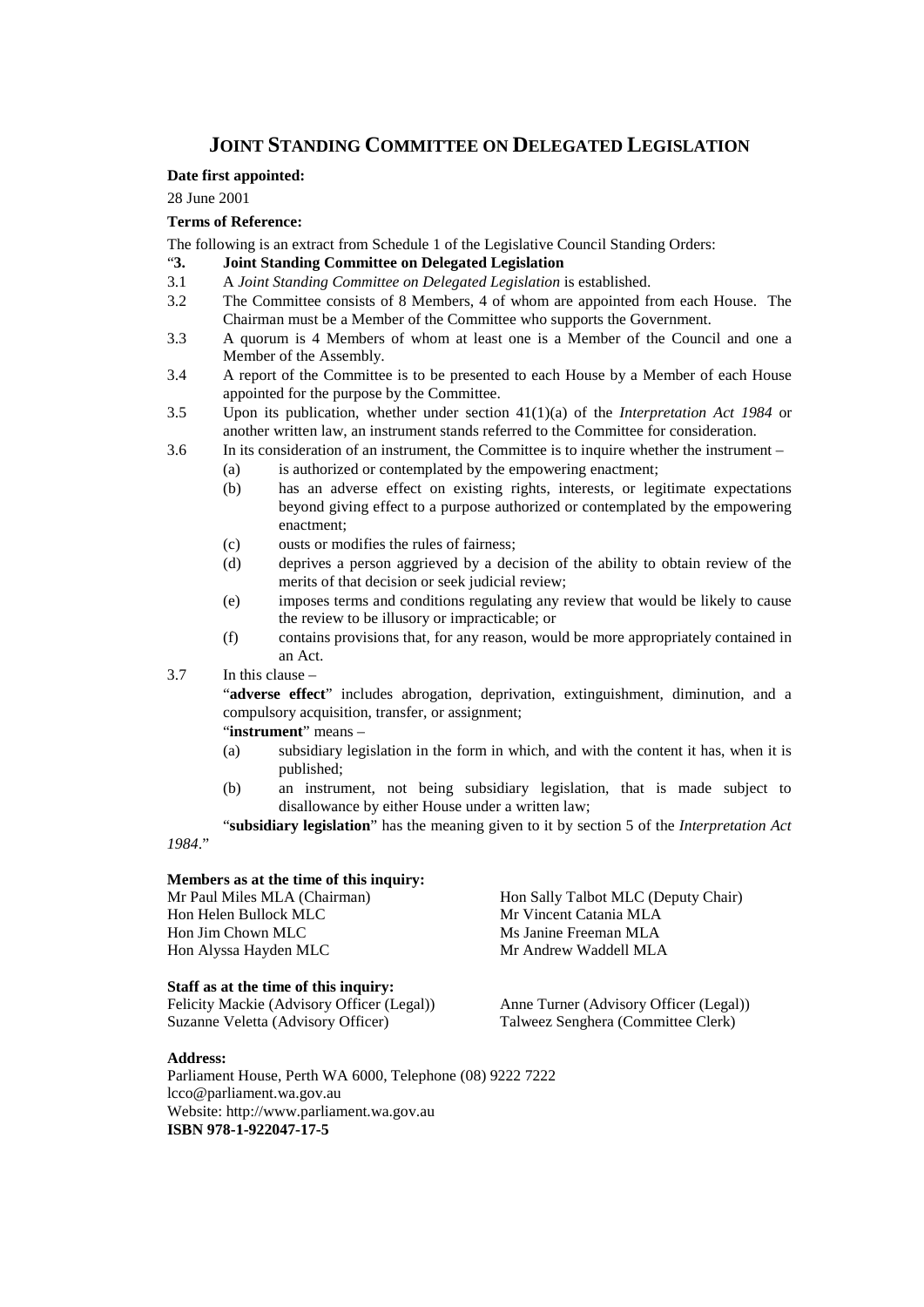## **CONTENTS**

| APPENDIX 1 LETTER INDICATING RECEIPT OF REQUISITE DOCUMENTS  3 |  |
|----------------------------------------------------------------|--|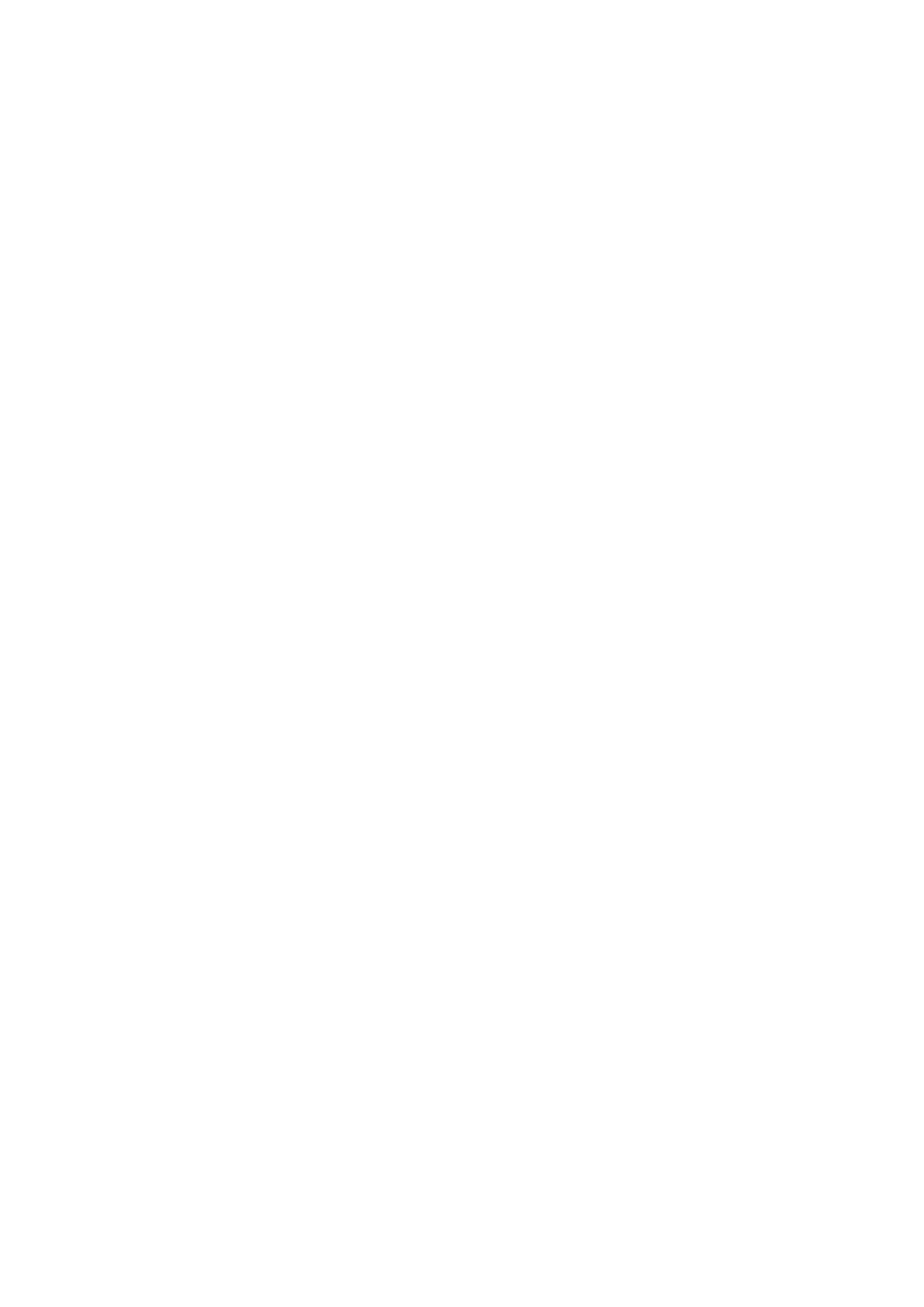### **SPECIAL REPORT OF THE JOINT STANDING COMMITTEE ON DELEGATED LEGISLATION**

**SPECIAL REPORT IN RELATION TO THE** *CITY OF PERTH STANDING ORDERS AMENDMENT LOCAL LAW 2012*

#### **1 PURPOSE OF THIS SPECIAL REPORT**

- 1.1 In Report 55, tabled on 13 September 2012, the Joint Standing Committee on Delegated Legislation (**Committee**) recommended that the *City of Perth Standing Orders Amendment Local Law 2012* (**Amendment Local Law**) be disallowed.
- 1.2 The basis for the recommendation was that the City of Perth acknowledged, by letter dated 6 July 2012, that it had failed to follow the sequential steps for making a local law prescribed in section 3.12(3)(b) of the *Local Government Act 1995* (**Act**). This resulted in the Committee taking the position that the Amendment Local Law was non-compliant with the Act and invalid.
- 1.3 Since tabling Report 55, fresh evidence has been submitted to the Committee indicating that the City of Perth was in fact compliant with the sequential process demanded of section 3.12 of the Act. That evidence was provided by the Department of Local Government on 3 October 2012 and is attached as **Appendix 1**.
- 1.4 The fresh evidence reveals that although the City of Perth wrote to the Minister on 8 February 2012 enclosing both a copy of the proposed Amendment Local Law and a copy of the Statewide public notice, the Minister received those items on 17 February 2012, two days after Statewide public notice had been given. The Minister's date stamped letter shows the Amendment Local Law was compliant with section 3.12 of the Act and thus, valid.
- 1.5 In light of this fresh evidence, the Committee will move that at the next sitting day, Order of the Day Number 2 - *City of Perth Standing Orders Amendment Local Law 2012 – Disallowance* be discharged from the Notice Paper

**Mr Paul Miles MLA Chairman**

**25 October 2012**